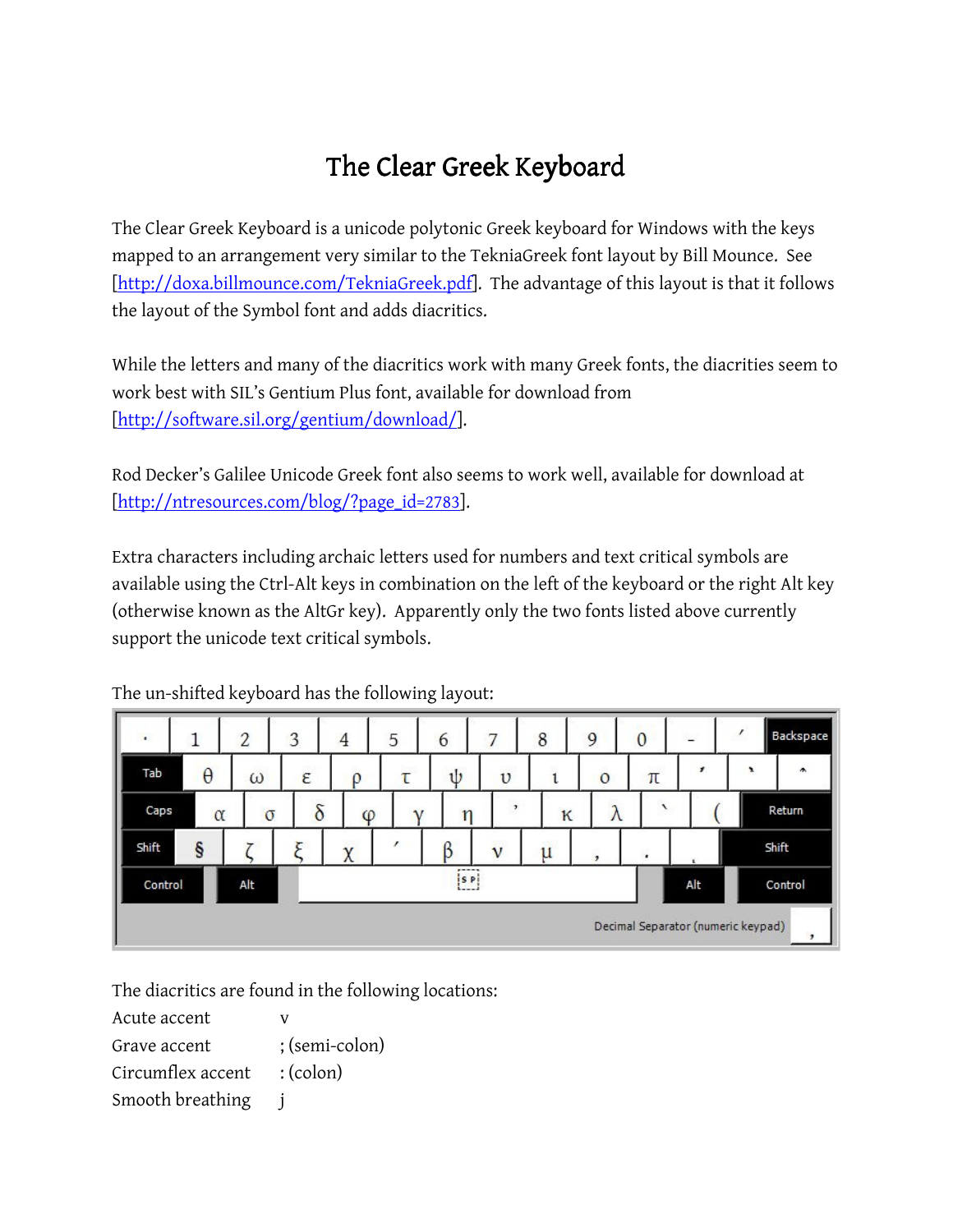| Rough breathing |   |  |
|-----------------|---|--|
| Diaeresis       | & |  |
| Iota subscript  |   |  |

The keys to the right of the p combine the accents and the breathing marks. The shifted keys to the right of the m combine the accents and diaeresis.

The Greek colon is on the upper left key. In the shifted state it gives the Greek question mark.

| ٠<br>٠  | $\pmb{\mathcal{U}}$ | $\boldsymbol{\pi}$ | $\widetilde{\mathfrak{s}}$ | $\mathbf{v}$ | $\mathbf{a}$ | $\widetilde{\epsilon}$         | $\cdot\cdot$   | $\ast$ |               |            | $=$          |                                    | Backspace |
|---------|---------------------|--------------------|----------------------------|--------------|--------------|--------------------------------|----------------|--------|---------------|------------|--------------|------------------------------------|-----------|
| Tab     | $\Theta$            | Ω                  | E                          | $\mathbf P$  | T            | Ψ                              |                |        | $\Omega$      | Π          | ť            | t                                  | ×.        |
| Caps    | A                   | Σ                  |                            | Φ            |              | Н                              | $\mathfrak{r}$ | K      | Λ             | $\tilde{}$ |              |                                    | Return    |
| Shift   | $\circledcirc$      | Z                  | $\Xi$                      | X            |              | B                              | N              | M      | $\mathcal{N}$ | $\lambda$  | $\mathbf{r}$ |                                    | Shift     |
| Control |                     | Alt                |                            |              |              | $- - - -$<br>is Pi<br>$1 - -1$ |                |        |               |            | Alt          |                                    | Control   |
|         |                     |                    |                            |              |              |                                |                |        |               |            |              | Decimal Separator (numeric keypad) | ,         |

The shifted keyboard has the following layout:

Keys 1-6 follow the TekniaGreek keyboard in giving grouped diacritics that do not combine with letters. The equal sign gives the Greek number mark. The plus gives the Greek thousand number mark.

The final sigma is available both on the shifted V key (as in TekniaGreek and Symbol fonts) and on the AltGr s key.

| $\circ$ | $\Box$   | $\checkmark$ | г | F              | ŕ | ٦ | f.                 | ÷,           | T       | Ŧ                     | s   | $\ddot{}$                          | Backspace |
|---------|----------|--------------|---|----------------|---|---|--------------------|--------------|---------|-----------------------|-----|------------------------------------|-----------|
| Tab     | $\theta$ | ,<br>ω       | έ | O              | t |   | $\check{\upsilon}$ |              | $\circ$ | බ                     |     |                                    |           |
| Caps    | ά        |              |   | φ              |   | n |                    | $\circ$      |         | $\mathcal{N}_\bullet$ |     |                                    | Return    |
| Shift   |          |              |   | $\circledcirc$ |   |   |                    | $\mathbb{M}$ |         |                       |     |                                    | Shift     |
| Control |          | Alt          |   |                |   |   |                    |              |         |                       | Alt |                                    | Control   |
|         |          |              |   |                |   |   |                    |              |         |                       |     | Decimal Separator (numeric keypad) |           |

The AltGr keyboard has the following layout: